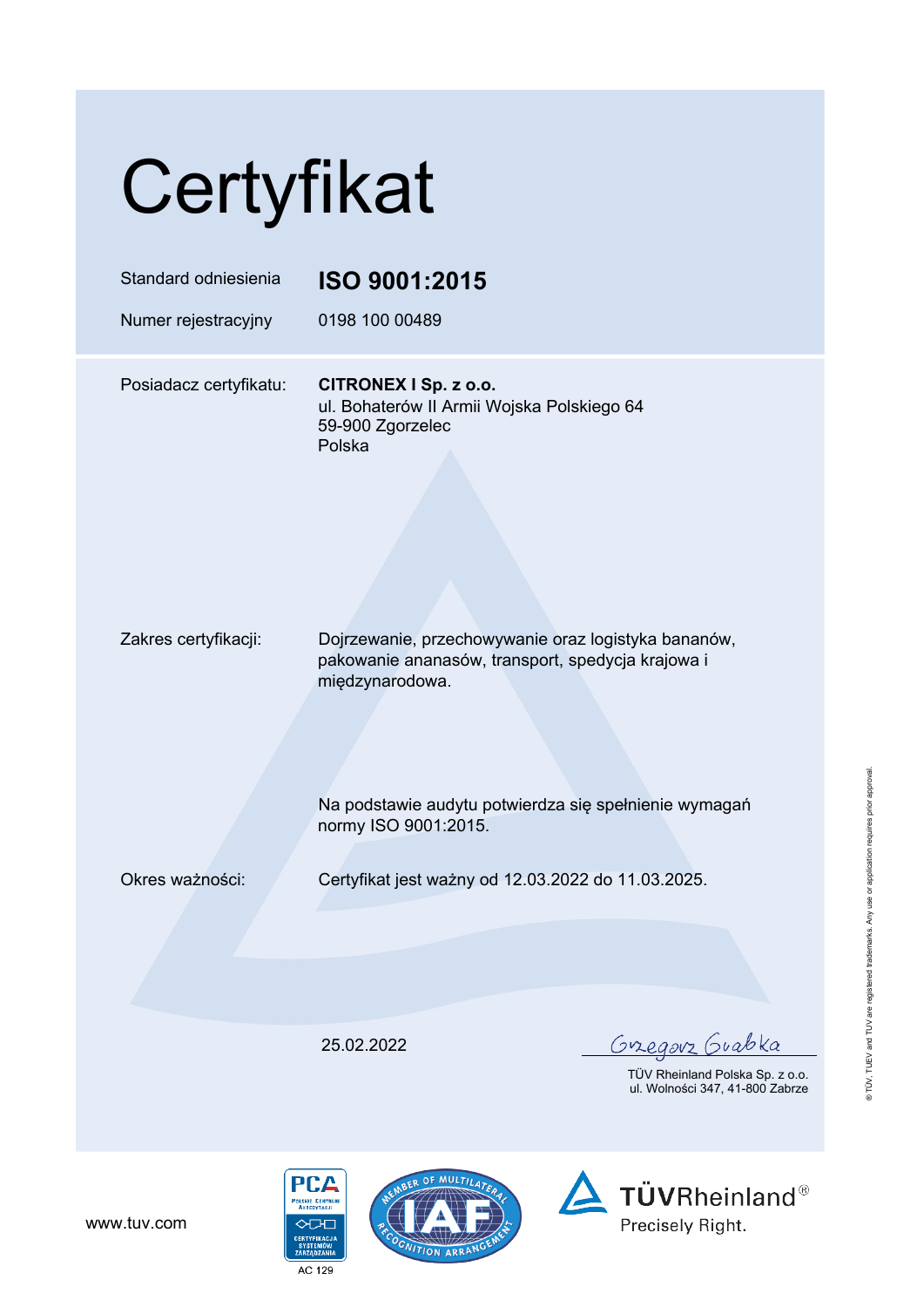## **Certificate**

| Standard                 | ISO 9001:2015                                                                                                                   |
|--------------------------|---------------------------------------------------------------------------------------------------------------------------------|
| Certificate Registr. No. | 0198 100 00489                                                                                                                  |
| Certificate Holder:      | CITRONEX I Sp. z o.o.<br>ul. Bohaterów II Armii Wojska Polskiego 64<br>59-900 Zgorzelec<br>Poland                               |
| Scope:                   | Ripening, storing and logistics of bananas, packing of pineapples,<br>transport, domestic and international freight forwarding. |
|                          | Proof has been furnished by means of an audit that the<br>requirements of ISO 9001:2015 are met.                                |
| Validity:                | The certificate is valid from 2022-03-12 until 2025-03-11.                                                                      |
|                          |                                                                                                                                 |
|                          | <u>Gregorz</u> Guabka<br>2022-02-25<br>TÜV Rheinland Polska Sp. z o.o.<br>ul. Wolności 347, 41-800 Zabrze                       |
|                          |                                                                                                                                 |

www.tuv.com